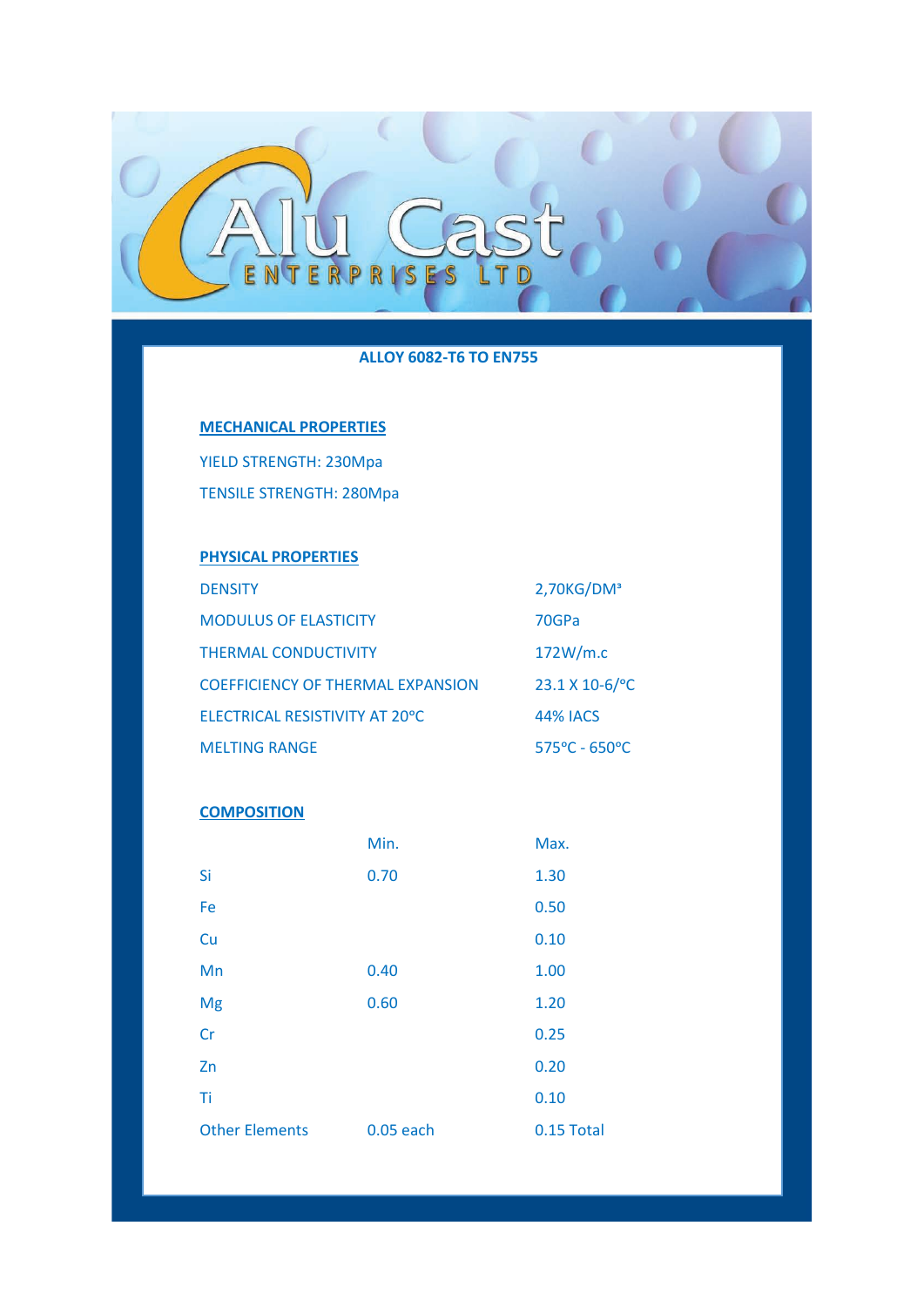

Product specification data sheet: Heritage Round Downpipes



## Materials:

Aluminium profiles are extruded from aluminium alloy 6063 T6 complying with: BS1474 – BS EN 12020-2:2001 / BS EN 755-9:2001

Paint finishes (Polyester Powder Coatings): Aluminium profiles can be dual colour polyester powder coated to BS6496. AMS offers in house painting with the following paint suppliers: Azko Nobel Interpon D, Du Pont Alesta, Beckers Powder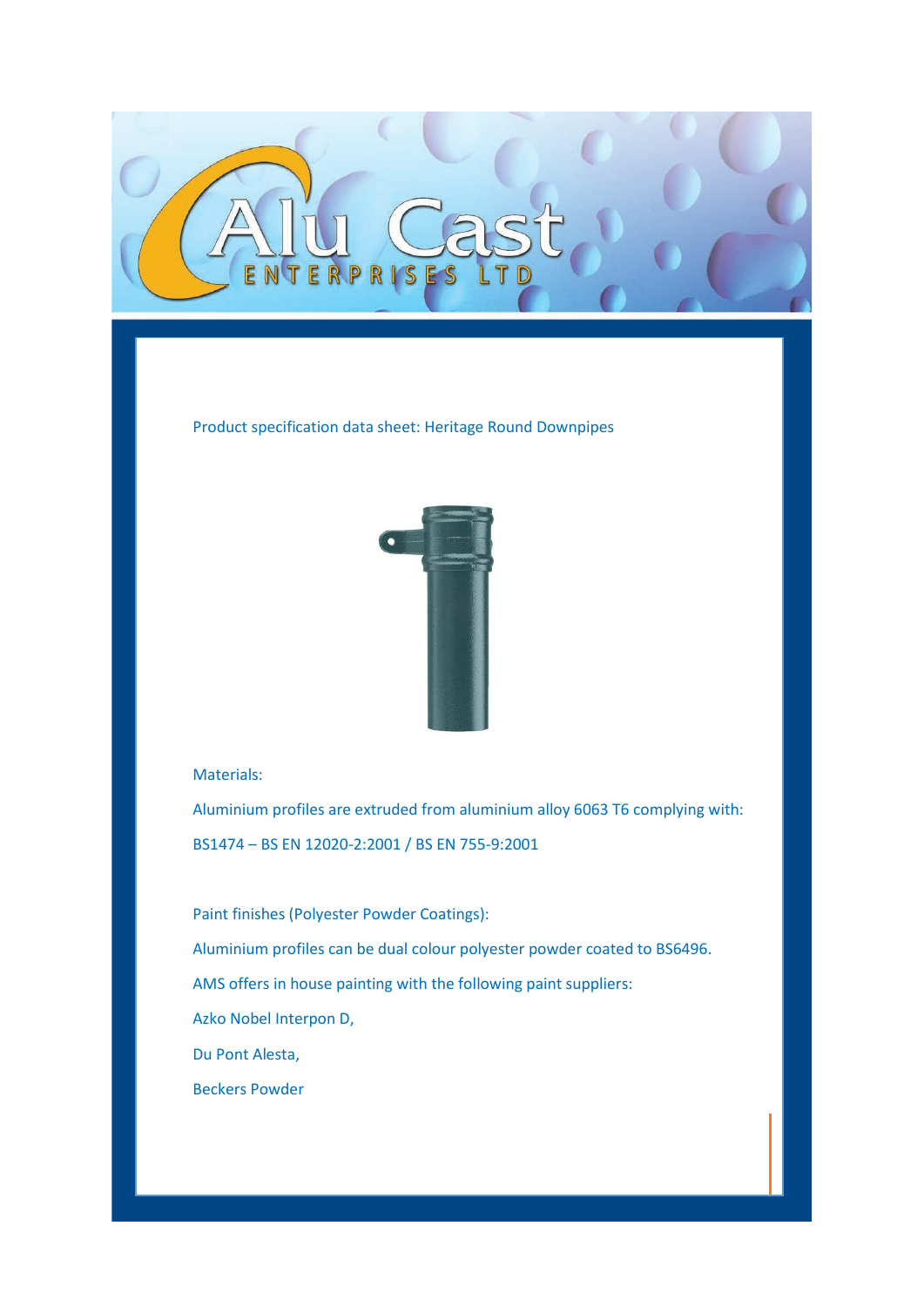

Product specification data sheet: Heritage Round Downpipes

#### MANUFACTURER: ALU-CAST ENTREPRISES LTD

Unit 2 - Corbally Industrial Estate, Kanturk, Co. Cork

tel: 029-50234/0872550340

Fax: 029-51226

Email: info@alucast.

Web: www.alucast.ie

PRODUCT: Heritage Round Downpipes available in 75mm or 100mm dia and 2 or 3 mtr lengths.

Product Code: ACCRP3/C/-, ACCRP4/C/-

MATERIAL: Marine Grade Extruded Aluminium to BS EN755-9:2001 / BS EN 12020-2:2201.

Aluminium alloy 6063 to T5, T6 temper grade.

GUAGE: 2.0mm wall thickness

FINISH: Mill Finish or Polyester Powder Coated (BS EN12206-1: 2004) to selected RAL colour

FIXING METHOD: 2 – 8x60mm drive in fixings per socket

JOINTING: Jointing is achieved with a Heritage style die cast socket which is factory fitted.

ACCESSORIES: Swan Necks, Offsets, Plint Offsets, Y Branches, Bends, Shoes etc.to be supplied by same Manufacturer.

Materials to be installed strictly in accordance with manufacturer's instructions